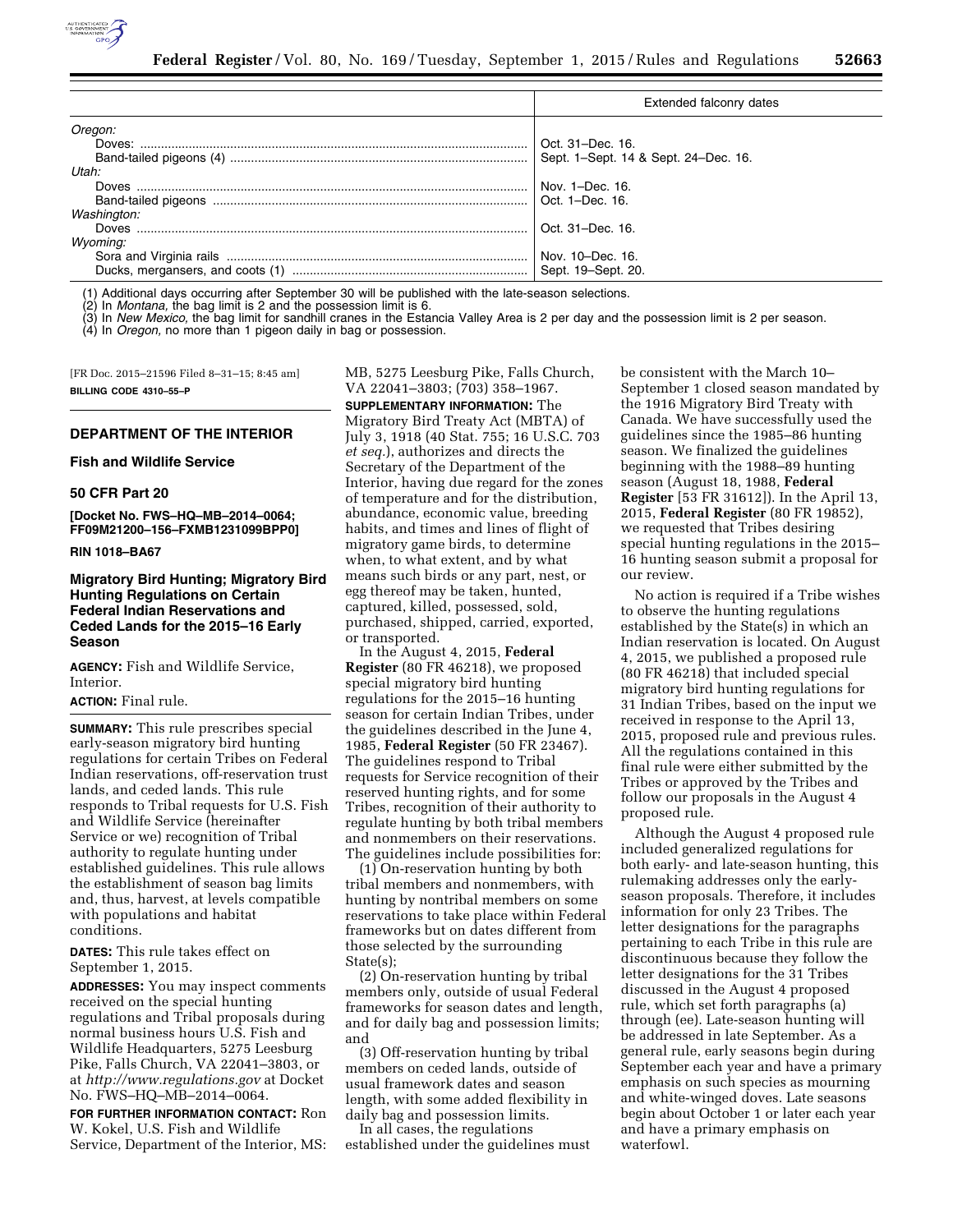# **Population Status and Harvest**

Information on the status of waterfowl and information on the status and harvest of migratory shore and upland game birds, including detailed information on methodologies and results, is available at the address indicated under **FOR FURTHER INFORMATION CONTACT** or from our Web

site at *[http://www.fws.gov/](http://www.fws.gov/migratorybirds/NewsPublicationsReports.html) [migratorybirds/](http://www.fws.gov/migratorybirds/NewsPublicationsReports.html)*

*[NewsPublicationsReports.html.](http://www.fws.gov/migratorybirds/NewsPublicationsReports.html)* 

# **Comments and Issues Concerning Tribal Proposals**

For the 2015–16 migratory bird hunting season, we proposed regulations for 31 Tribes and/or Indian groups that followed the 1985 guidelines. Some of the tribal proposals had both early- and late-season elements. However, as noted earlier, only those with early-season proposals are included in this final rulemaking; 23 Tribes have proposals with early seasons. The comment period for the proposed rule, published on August 4, 2015, closed on August 14, 2015. Because of the necessary brief comment period, we will respond to any comments on the proposed rule and/or these regulations postmarked by August 21, but not received prior to final action by us, in the September late-season final rule. At this time, we have received four comments.

*Written Comments:* A commenter protested the entire migratory bird hunting regulations process, the killing of all migratory birds, and status and habitat data on which the migratory bird hunting regulations are based. Several commenters supported the tribal regulations process.

*Service Response:* Our long-term objectives continue to include providing opportunities to harvest portions of certain migratory game bird populations and to limit harvests to levels compatible with each population's ability to maintain healthy, viable numbers. Having taken into account the zones of temperature and the distribution, abundance, economic value, breeding habits, and times and lines of flight of migratory birds, we believe that the hunting seasons provided for herein are compatible with the current status of migratory bird populations and long-term population goals. Additionally, we are obligated to, and do, give serious consideration to all information received as public comment. We believe that the Flyway-Council system of migratory bird management has been a longstanding, successful example of State-Federal cooperative management since its

establishment in 1952. However, as always, we continue to seek new ways to improve the process.

*Written Comments:* We received one comment on Great Lakes Indian Fish and Wildlife Commission's (GLIFWC's) initial proposal from the Mississippi Flyway Council. The Mississippi Flyway Council recommended approving GLIFWC's mourning dove hunting season extension from the previous 70-day season to a 90-day season and denying their waterfowl hunting season request regarding the use of electronic calls.

*Service Response:* The GLIFWC 2015 proposal has two changes from regulations approved last season: In the 1837 and 1842 Treaty Areas, the GLIFWC proposal would extend the mourning dove season from 70 days to 90 days and would allow the use of electronic calls.

GLIFWC states that the regulatory changes are intended to provide tribal members a harvest opportunity within the scope of rights reserved in their various treaties and increase tribal subsistence harvest opportunities, while protecting migratory bird populations. Under the GLIFWC's proposed regulations, GLIFWC expects total ceded territory harvest to be approximately 1,650 ducks, 375 geese, 20 sandhill cranes, and 20 swans, which is roughly similar to anticipated levels in previous years for those species for which seasons were established. GLIFWC further anticipates that tribal harvest will remain low given the small number of tribal hunters and the limited opportunity to harvest more than a small number of birds on most hunting trips.

Recent GLIFWC harvest surveys (1996–98, 2001, 2004, 2007–08, 2011, and 2012) indicate that tribal offreservation waterfowl harvest has averaged fewer than 1,100 ducks and 250 geese annually. In the latest survey year for which we have specific results (2012), an estimated 86 hunters took an estimated 1,090 trips and harvested 1,799 ducks (1.7 ducks per trip) and 822 geese. Analysis of hunter survey data over 1996–2012 indicates a general downward trend in both harvest and hunter participation. While we acknowledge that tribal harvest and participation has declined in recent years, we do not believe that allowing the use of electronic calls for migratory game bird hunting in GLIFWC's 2015– 16 proposal for tribal waterfowl seasons on ceded lands in Wisconsin, Michigan, and Minnesota is in the best interest of the conservation of migratory birds. However, we are in favor of allowing a

longer mourning dove season. More specific discussion follows below.

### *Allowing Electronic Calls*

As we have stated the last 4 years (76 FR 54676, September 1, 2011; 77 FR 54451, September 5, 2012; 78 FR 53218, August 28, 2013; 79 FR 52226, September 3, 2014), the issue of allowing electronic calls and other electronic devices for migratory game bird hunting has been highly debated and highly controversial over the last 40 years, similar to other prohibited hunting methods such as baiting. Electronic calls, *i.e.,* the use or aid of recorded or electronic amplified bird calls or sounds, or recorded or electrically amplified imitations of bird calls or sounds to lure or attract migratory game birds to hunters, was Federally prohibited in 1957, because of their effectiveness in attracting and aiding the harvest of ducks and geese and are generally not considered a legitimate component of hunting. In 1999, after much debate, the migratory bird regulations were revised to allow the use of electronic calls for the take of light geese (lesser snow geese and Ross geese) during a light-goose-only season when all other waterfowl and crane hunting seasons, excluding falconry, were closed (64 FR 7507, February 16, 1999; 64 FR 71236, December 20, 1999; 73 FR 65926, November 5, 2008). The regulations were also changed in 2006, to allow the use of electronic calls for the take of resident Canada geese during Canada-goose-only September seasons when all other waterfowl and crane seasons, excluding falconry, were closed (71 FR 45964, August 10, 2006). In both instances, these changes were made in order to significantly increase the take of these species due to serious population overabundance, depredation issues, or public health and safety issues, or a combination of these.

In our previous responses on this issue, we have also provided discussion on available information from the use of electronic calls during the special lightgoose seasons and our belief to its applicability to most waterfowl species. Given available evidence on the effectiveness of electronic calls, we continue to be concerned about the large biological uncertainty surrounding any widespread use of electronic calls. Additionally, given the fact that tribal waterfowl hunting covered by GLIFWC's proposal would occur on ceded lands that are not in the ownership of the Tribes, we remain very concerned that the use of electronic calls to take waterfowl would lead to confusion on the part of the public, wildlife-management agencies, and law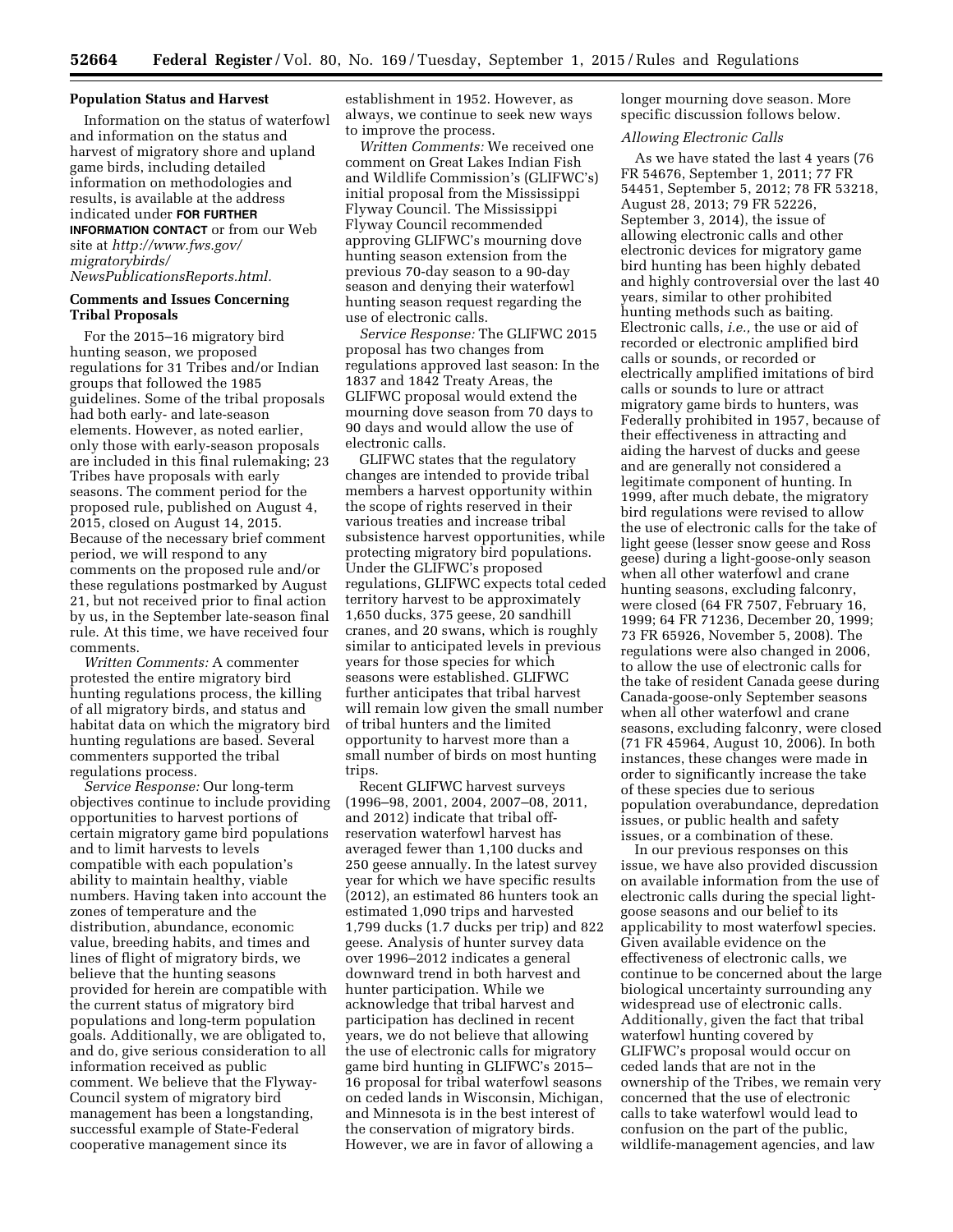enforcement officials in implementing the requirements of 50 CFR part 20. Further, similar to the impacts of baiting, uncertainties concerning the zone of influence attributed to the use of electronic calls could potentially increase harvest from nontribal hunters operating within areas electronic calls are being used during the dates of the general hunt.

Notwithstanding our concerns, we understand GLIFWC's position on this issue, their desire to increase tribal hunter opportunity, harvest, and participation, and the importance that GLIFWC has ascribed to these issues. In our recent discussions with them this summer, they have expressed a willingness to work with us to further discuss these issues, all the uncertainties and difficulties surrounding them, and the overall Federal-Tribal process for addressing these and other such issues. However, we have only recently begun such discussions. As such, we are not yet at a point that would allow our approval of this proposal, or any such proposal. Further, we believe it would be premature at his time to approve such a measure, or any such measure, until we finalize the Federal-Tribal process, roles, and responsibilities for addressing this and other such issues. It is our hope that over the next year, we can continue these discussions. We remain hopeful that we can reach a mutually agreeable resolution.

Thus, at this time, removal of the electronic call prohibition, even with the GLIFWC's proposed limited and experimental design, would be inconsistent with our long-standing concerns, and we do not support allowing the use of electronic calls in the 1837 and 1842 Treaty Areas for any open season.

# **National Environmental Policy Act (NEPA)**

The programmatic document, ''Second Final Supplemental Environmental Impact Statement: Issuance of Annual Regulations Permitting the Sport Hunting of Migratory Birds (EIS 20130139),'' filed with the Environmental Protection Agency (EPA) on May 24, 2013, addresses NEPA compliance by the Service for issuance of the annual framework regulations for hunting of migratory game bird species. We published a notice of availability in the **Federal Register** on May 31, 2013 (78 FR 32686), and our Record of Decision on July 26, 2013 (78 FR 45376). We also address NEPA compliance for waterfowl hunting frameworks through the annual preparation of separate environmental

assessments, the most recent being ''Duck Hunting Regulations for 2015– 16,'' with its corresponding August 2015 finding of no significant impact. In addition, an August 1985 environmental assessment entitled ''Guidelines for Migratory Bird Hunting Regulations on Federal Indian Reservations and Ceded Lands'' is available from the person indicated under the caption **FOR FURTHER INFORMATION CONTACT**.

### **Endangered Species Act Consideration**

Section 7 of the Endangered Species Act of 1973, as amended (16 U.S.C. 1531 *et seq.*), provides that, ''The Secretary shall review other programs administered by him and utilize such programs in furtherance of the purposes of this Act'' (and) shall ''insure that any action authorized, funded, or carried out . . . is not likely to jeopardize the continued existence of any endangered species or threatened species or result in the destruction or adverse modification of [critical] habitat . . . .'' Consequently, we conducted formal consultations to ensure that actions resulting from these regulations would not likely jeopardize the continued existence of endangered or threatened species or result in the destruction or adverse modification of their critical habitat. Findings from these consultations are included in a biological opinion, which concluded that the regulations are not likely to jeopardize the continued existence of any endangered or threatened species. Additionally, these findings may have caused modification of some regulatory measures previously proposed, and the final rule reflects any such modifications. Our biological opinions resulting from this section 7 consultation are public documents available for public inspection at the address indicated under **ADDRESSES**.

# **Regulatory Planning and Review (Executive Orders 12866 and 13563)**

Executive Order 12866 provides that the Office of Information and Regulatory Affairs (OIRA) will review all significant rules. OIRA has reviewed this rule and has determined that this rule is significant because it would have an annual effect of \$100 million or more on the economy.

Executive Order 13563 reaffirms the principles of E.O. 12866 while calling for improvements in the nation's regulatory system to promote predictability, to reduce uncertainty, and to use the best, most innovative, and least burdensome tools for achieving regulatory ends. The executive order directs agencies to consider regulatory approaches that reduce burdens and maintain flexibility

and freedom of choice for the public where these approaches are relevant, feasible, and consistent with regulatory objectives. E.O. 13563 emphasizes further that regulations must be based on the best available science and that the rulemaking process must allow for public participation and an open exchange of ideas. We have developed this rule in a manner consistent with these requirements.

An updated economic analysis was prepared for the 2013–14 season. This analysis was based on data from the newly released 2011 National Hunting and Fishing Survey, the most recent year for which data are available (see discussion in Regulatory Flexibility Act section below). This analysis estimated consumer surplus for three alternatives for duck hunting (estimates for other species are not quantified due to lack of data). The alternatives were: (1) Issue restrictive regulations allowing fewer days than those issued during the 2012– 13 season, (2) issue moderate regulations allowing more days than those in alternative 1, and (3) issue liberal regulations identical to the regulations in the 2012–13 season. For the 2013–14 season, we chose Alternative 3, with an estimated consumer surplus across all flyways of \$317.8–\$416.8 million. For the 2015–16 season, we have also chosen alternative 3. We also chose alternative 3 for the 2009–10, the 2010–11, the 2011–12, the 2012–13, and the 2014–15 seasons. The 2013–14 analysis is part of the record for this rule and is available at *[http://](http://www.regulations.gov) [www.regulations.gov](http://www.regulations.gov)* at Docket No. FWS–HQ–MB–2014–0064.

# **Regulatory Flexibility Act**

The annual migratory bird hunting regulations have a significant economic impact on substantial numbers of small entities under the Regulatory Flexibility Act (5 U.S.C. 601 *et seq.*). We analyzed the economic impacts of the annual hunting regulations on small business entities in detail as part of the 1981 costbenefit analysis. This analysis was revised annually from 1990–95. In 1995, the Service issued a Small Entity Flexibility Analysis (Analysis), which was subsequently updated in 1996, 1998, 2004, 2008, and 2013. The primary source of information about hunter expenditures for migratory game bird hunting is the National Hunting and Fishing Survey, which is conducted at 5-year intervals. The 2013 Analysis was based on the 2011 National Hunting and Fishing Survey and the U.S. Department of Commerce's County Business Patterns, from which it was estimated that migratory bird hunters would spend approximately \$1.5 billion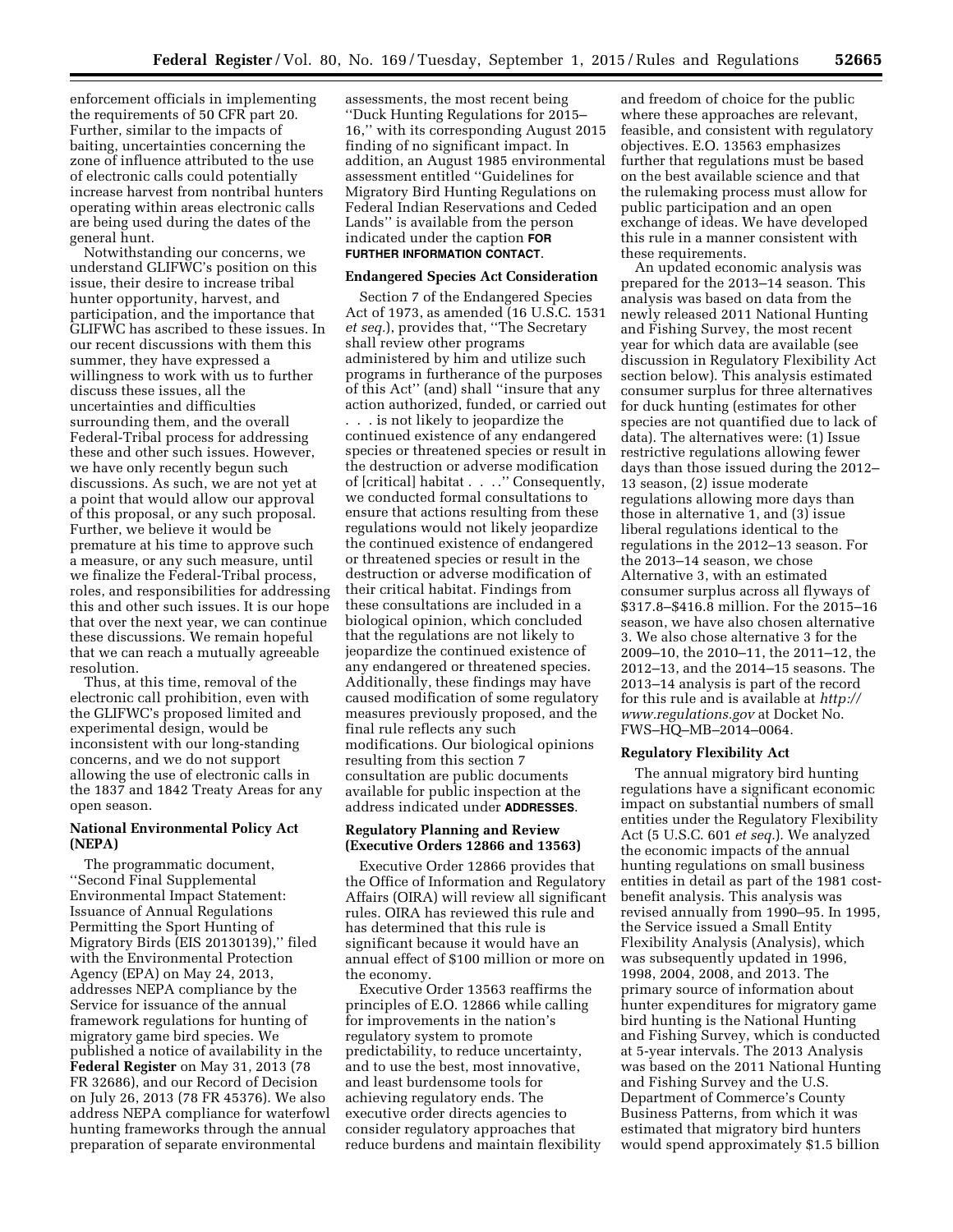at small businesses in 2013. Copies of the Analysis are available upon request from the Division of Migratory Bird Management (see **FOR FURTHER INFORMATION CONTACT**) or from our Web

site at *[http://www.fws.gov/](http://www.fws.gov/migratorybirds/NewReportsPublications/SpecialTopics/SpecialTopics.html#HuntingRegs) [migratorybirds/](http://www.fws.gov/migratorybirds/NewReportsPublications/SpecialTopics/SpecialTopics.html#HuntingRegs) [NewReportsPublications/SpecialTopics/](http://www.fws.gov/migratorybirds/NewReportsPublications/SpecialTopics/SpecialTopics.html#HuntingRegs)* 

*[SpecialTopics.html#HuntingRegs](http://www.fws.gov/migratorybirds/NewReportsPublications/SpecialTopics/SpecialTopics.html#HuntingRegs)* or at *<http://www.regulations.gov>* at Docket No. FWS–HQ–MB–2014–0064.

# **Small Business Regulatory Enforcement Fairness Act**

This rule is a major rule under 5 U.S.C. 804(2), the Small Business Regulatory Enforcement Fairness Act. For the reasons outlined above, this rule will have an annual effect on the economy of \$100 million or more. However, because this rule establishes hunting seasons, we are not deferring the effective date under the exemption contained in 5 U.S.C. 808(1).

# **Paperwork Reduction Act**

This final rule does not contain any new information collection that requires approval under the Paperwork Reduction Act of 1995 (44 U.S.C. 3501 *et seq.*). We may not conduct or sponsor and you are not required to respond to a collection of information unless it displays a currently valid Office of Management and Budget (OMB) control number. OMB has reviewed and approved the information collection requirements associated with migratory bird surveys and assigned the following OMB control numbers:

• 1018–0019—North American Woodcock Singing Ground Survey (expires 5/31/2018).

• 1018–0023—Migratory Bird Surveys (expires 6/30/2017). Includes Migratory Bird Harvest Information Program, Migratory Bird Hunter Surveys, Sandhill Crane Survey, and Parts Collection Survey.

# **Unfunded Mandates Reform Act**

We have determined and certify, in compliance with the requirements of the Unfunded Mandates Reform Act, 2 U.S.C. 1502 *et seq.*, that this rulemaking will not impose a cost of \$100 million or more in any given year on local or State government or private entities. Therefore, this rule is not a ''significant regulatory action'' under the Unfunded Mandates Reform Act.

# **Civil Justice Reform—Executive Order 12988**

The Department, in promulgating this rule, has determined that this rule will not unduly burden the judicial system and that it meets the requirements of

sections 3(a) and 3(b)(2) of Executive Order 12988.

### **Takings Implication Assessment**

In accordance with Executive Order 12630, this rule, authorized by the Migratory Bird Treaty Act (16 U.S.C. 703–711), does not have significant takings implications and does not affect any constitutionally protected property rights. This rule will not result in the physical occupancy of property, the physical invasion of property, or the regulatory taking of any property. In fact, this rule allows hunters to exercise otherwise unavailable privileges and, therefore, reduces restrictions on the use of private and public property.

# **Energy Effects—Executive Order 13211**

Executive Order 13211 requires agencies to prepare Statements of Energy Effects when undertaking certain actions. While this rule is a significant regulatory action under Executive Order 12866, it is not expected to adversely affect energy supplies, distribution, or use. Therefore, this action is not a significant energy action and no Statement of Energy Effects is required.

# **Government-to-Government Relationship With Tribes**

In accordance with the President's memorandum of April 29, 1994, ''Government-to-Government Relations with Native American Tribal Governments'' (59 FR 22951), Executive Order 13175, and 512 DM 2, we have evaluated possible effects on Federally recognized Indian tribes and have determined that there are no effects on Indian trust resources. However, in the April 13, 2015, **Federal Register**, we solicited proposals for special migratory bird hunting regulations for certain Tribes on Federal Indian reservations, off-reservation trust lands, and ceded lands for the 2015–16 migratory bird hunting season. The resulting proposals were contained in a separate August 4, 2015, proposed rule (80 FR 46218). By virtue of these actions, we have consulted with affected Tribes.

# **Federalism Effects**

Due to the migratory nature of certain species of birds, the Federal Government has been given responsibility over these species by the Migratory Bird Treaty Act. We annually prescribe frameworks from which the States make selections regarding the hunting of migratory birds, and we employ guidelines to establish special regulations on Federal Indian reservations and ceded lands. This process preserves the ability of the States and tribes to determine which

seasons meet their individual needs. Any State or Indian tribe may be more restrictive than the Federal frameworks at any time. The frameworks are developed in a cooperative process with the States and the Flyway Councils. This process allows States to participate in the development of frameworks from which they will make selections, thereby having an influence on their own regulations. These rules do not have a substantial direct effect on fiscal capacity, change the roles or responsibilities of Federal or State governments, or intrude on State policy or administration. Therefore, in accordance with Executive Order 13132, these regulations do not have significant federalism effects and do not have sufficient federalism implications to warrant the preparation of a federalism summary impact statement.

### **Regulations Promulgation**

The rulemaking process for migratory game bird hunting must, by its nature, operate under severe time constraints. However, we intend that the public be given the greatest possible opportunity to comment. Thus, when the preliminary proposed rulemaking was published, we established what we believed were the longest periods possible for public comment. In doing this, we recognized that when the comment period closed, time would be of the essence. That is, if there were a delay in the effective date of these regulations after this final rulemaking, Tribes would have insufficient time to publicize the necessary regulations and procedures to their hunters. We therefore find that ''good cause'' exists, within the terms of  $\overline{5}$  U.S.C. 553(d)(3) of the Administrative Procedure Act, and this rule will, therefore, take effect immediately upon publication.

Accordingly, with each participating Tribe having had an opportunity to participate in selecting the hunting seasons desired for its reservation or ceded territory on those species of migratory birds for which open seasons are now prescribed, and consideration having been given to all other relevant matters presented, certain sections of title 50, chapter I, subchapter B, part 20, subpart K, are hereby amended as set forth below.

# **List of Subjects in 50 CFR Part 20**

Exports, Hunting, Imports, Reporting and recordkeeping requirements, Transportation, Wildlife.

Accordingly, part 20, subchapter B, chapter I of title 50 of the Code of Federal Regulations is amended as follows: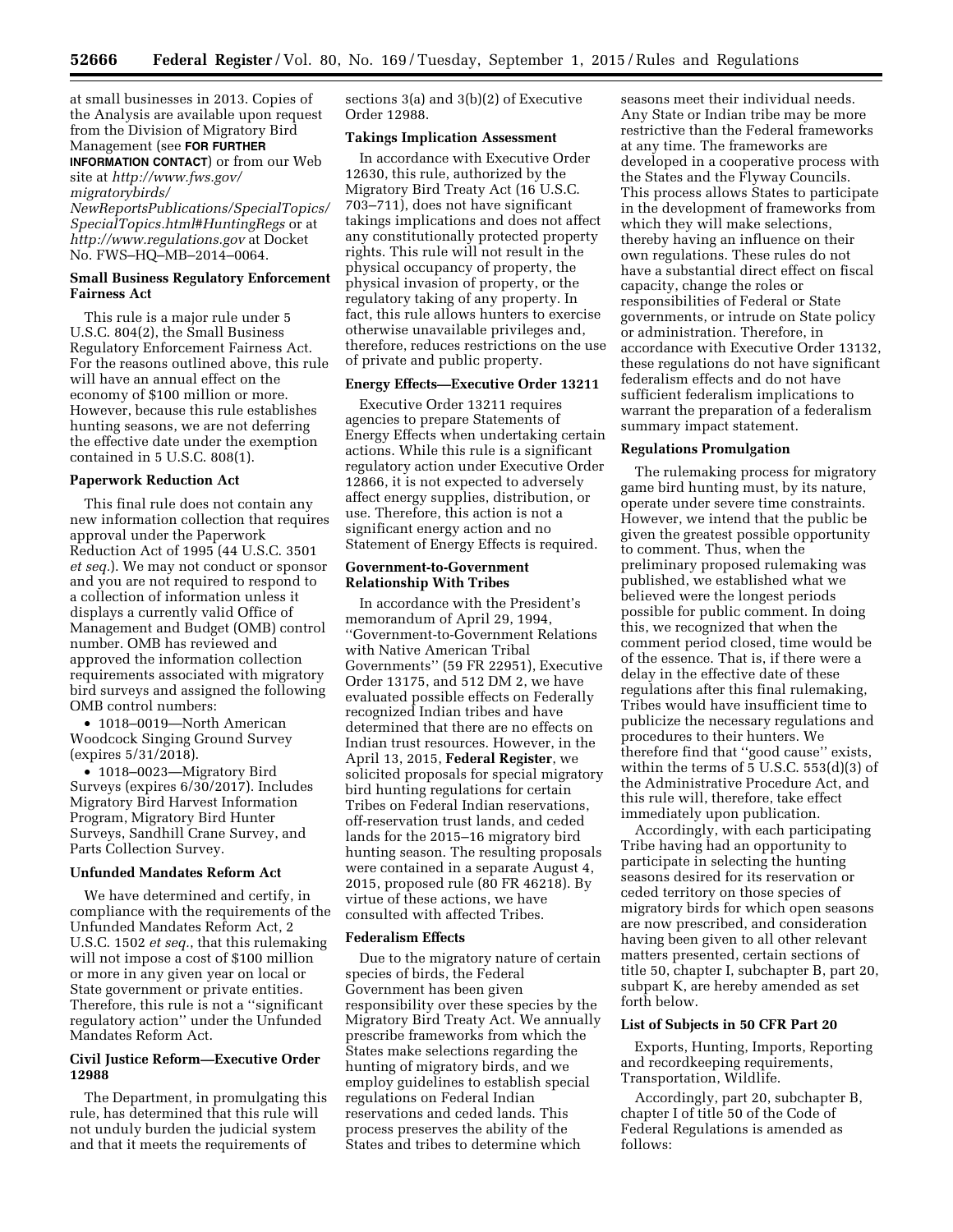# **PART 20—[AMENDED]**

■ 1. The authority citation for part 20 continues to read as follows:

**Authority:** Migratory Bird Treaty Act, 40 Stat. 755, 16 U.S.C. 703–712; Fish and Wildlife Act of 1956, 16 U.S.C. 742a–j; Pub. L. 106–108, 113 Stat. 1491, Note Following 16 U.S.C. 703.

(**Note:** The following hunting regulations provided for by 50 CFR 20.110 will not appear in the Code of Federal Regulations because of their seasonal nature.)

■ 2. Section 20.110 is revised to read as follows:

# **§ 20.110 Seasons, limits, and other regulations for certain Federal Indian reservations, Indian Territory, and ceded lands.**

Unless specifically provided for below, all of the regulations contained in 50 CFR part 20 apply to the seasons listed herein.

*(a) Colorado River Indian Tribes, Colorado River Indian Reservation, Parker, Arizona (Tribal Members and Nontribal Hunters).* 

# **Doves**

Season Dates: Open September 1 through 15, 2015; then open November 7 through December 20, 2015.

Daily Bag and Possession Limits: For the early season, daily bag limit is 10 mourning or white-winged doves, singly, or in the aggregate. For the late season, the daily bag limit is 15 mourning doves. Possession limits are twice the daily bag limits after the first day of the season.

General Conditions: All persons 14 years and older must be in possession of a valid Colorado River Indian Reservation hunting permit before taking any wildlife on tribal lands. Any person transporting game birds off the Colorado River Indian Reservation must have a valid transport declaration form. Other tribal regulations apply, and may be obtained at the Fish and Game Office in Parker, Arizona. The early season will be open from one-half hour before sunrise until noon. For the late season, shooting hours are from one-half hour before sunrise to sunset.

*(b) Confederated Salish and Kootenai Tribes, Flathead Indian Reservation, Pablo, Montana (Tribal Hunters).* 

# **Tribal Members Only**

### **Ducks (Including Mergansers)**

Season Dates: Open September 1, 2015, through March 9, 2016.

Daily Bag and Possession Limits: The Tribe does not have specific bag and possession restrictions for Tribal members. The season on harlequin duck is closed.

# **Coots**

Season Dates: Same as ducks. Daily Bag and Possession Limits: Same as ducks.

### **Geese**

Season Dates: Same as ducks. Daily Bag and Possession Limits: Same as ducks.

General Conditions: Tribal and nontribal hunters must comply with all basic Federal migratory bird hunting regulations contained in 50 CFR part 20 regarding manner of taking. In addition, shooting hours are one-half hour before sunrise to one-half hour after sunset, and each waterfowl hunter 16 years of age or older must carry on his/her person a valid Migratory Bird Hunting and Conservation Stamp (Duck Stamp) signed in ink across the stamp face. Special regulations established by the Confederated Salish and Kootenai Tribes also apply on the reservation.

*(c) Fond du Lac Band of Lake Superior Chippewa Indians, Cloquet, Minnesota (Tribal Members Only).* 

### **Ducks**

*1854 and 1837 Ceded Territories* 

Season Dates: Begin September 12 and end November 30, 2015.

Daily Bag Limit: 18 ducks, including no more than 12 mallards (only 3 of which may be hens), 9 black ducks, 9 scaup, 9 wood ducks, 9 redheads, 9 pintails, and 9 canvasbacks.

### *Reservation*

Season Dates: Begin September 1 and end November 30, 2015.

Daily Bag Limit: 12 ducks, including no more than 8 mallards (only 2 of which may be hens), 6 black ducks, 6 scaup, 6 redheads, 6 pintails, 6 wood ducks, and 6 canvasbacks.

### **Mergansers**

*1854 and 1837 Ceded Territories* 

Season Dates: Begin September 12 and end November 30, 2015.

Daily Bag Limit: 15 mergansers, including no more than 6 hooded mergansers.

### *Reservation*

Season Dates: Begin September 1 and end November 30, 2015.

Daily Bag Limit: 10 mergansers, including no more than 4 hooded mergansers.

# **Canada Geese**

# *1854 and 1837 Ceded Territories*

Season Dates: Begin September 1 and end November 30, 2015. Daily Bag Limit: 20 geese.

### *Reservation*

Season Dates: Begin September 1 and end November 30, 2015. Daily Bag Limit: 20 geese.

# **Coots and Common Moorhens (Common Gallinules)**

1854 and 1837 Ceded Territories Season Dates: Begin September 12 and end November 30, 2015.

Daily Bag Limit: 20 coots and common moorhens, singly or in the

# aggregate. *Reservation*

Season Dates: Begin September 1 and end November 30, 2015.

Daily Bag Limit: 20 coots and common moorhens, singly or in the aggregate.

# **Sandhill Cranes: 1854 and 1837 Ceded Territories**

Season Dates: Begin September 1 and end November 30, 2015.

Daily Bag Limit: One sandhill crane. Crane carcass tags are required prior to hunting.

# **Sora and Virginia Rails**

*1854 and 1837 Ceded Territories* 

Season Dates: Begin September 1 and end November 30, 2015.

Daily Bag Limit: 25 sora and Virginia rails, singly or in the aggregate.

# *Reservation*

Season Dates: Begin September 1 and end November 30, 2015.

Daily Bag Limit: 25 sora and Virginia rails, singly or in the aggregate.

### **Common Snipe**

# *1854 and 1837 Ceded Territories*

Season Dates: Begin September 1 and end November 30, 2015.

Daily Bag Limit: Eight common snipe.

# *Reservation*

Season Dates: Begin September 1 and end November 30, 2015.

Daily Bag Limit: Eight common snipe.

# **Woodcock**

### *1854 and 1837 Ceded Territories*

Season Dates: Begin September 1 and end November 30, 2015.

Daily Bag Limit: Three woodcock.

# *Reservation*

Season Dates: Begin September 1 and end November 30, 2015.

Daily Bag Limit: Three woodcock.

# **Mourning Doves**

# *1854 and 1837 Ceded Territories*

Season Dates: Begin September 1 and end November 30, 2015.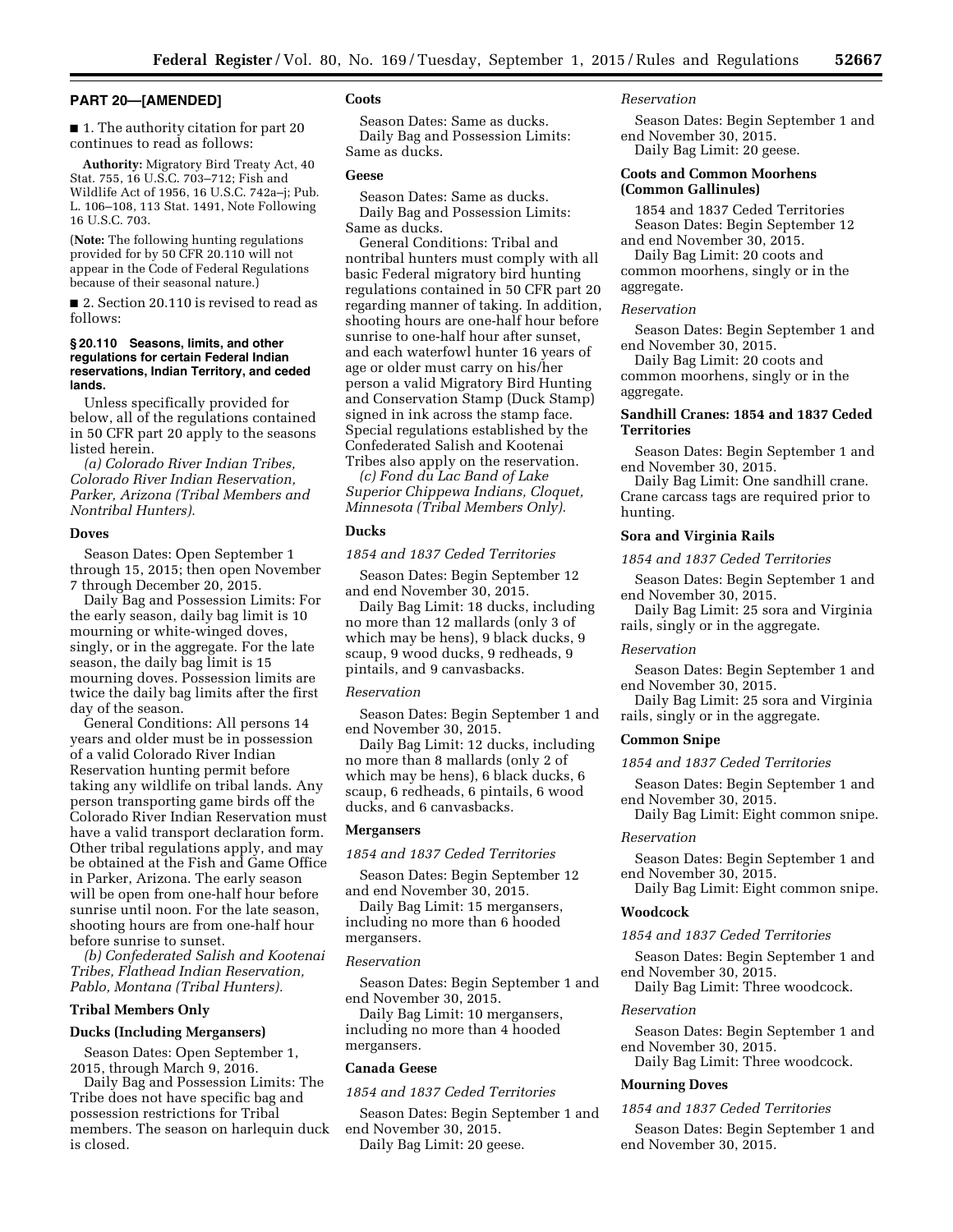Daily Bag Limit: 30 mourning doves. *Reservation* 

Season Dates: Begin September 1 and end November 30, 2015.

Daily Bag Limit: 30 mourning doves.

# *General Conditions*

1. While hunting waterfowl, a tribal member must carry on his/her person a valid tribal waterfowl hunting permit.

2. Except as otherwise noted, tribal members will be required to comply with tribal codes that will be no less restrictive than the provisions of Chapter 10 of the Model Off-Reservation Code. These regulations parallel Federal requirements in 50 CFR part 20 as to hunting methods, transportation, sale, exportation, and other conditions generally applicable to migratory bird hunting.

3. Band members in each zone will comply with State regulations providing for closed and restricted waterfowl hunting areas.

4. There are no possession limits on any species, unless otherwise noted above. For purposes of enforcing bag and possession limits, all migratory birds in the possession or custody of band members on ceded lands will be considered to have been taken on those lands unless tagged by a tribal or State conservation warden as having been taken on-reservation. All migratory birds that fall on reservation lands will not count as part of any off-reservation bag or possession limit.

5. Shooting hours for migratory birds are one-half hour before sunrise to onehalf hour after sunset.

*(d) Grand Traverse Band of Ottawa and Chippewa Indians, Suttons Bay, Michigan (Tribal Members Only)*.

### **Ducks**

Season Dates: Open September 1, 2015, through January 15, 2016.

Daily Bag Limit: 25 ducks, which may include no more than 6 pintail, 4 canvasback, 6 black ducks, 1 hooded merganser, 6 wood ducks, 5 redheads, and 12 mallards (only 6 of which may be hens).

#### **Canada and Snow Geese**

Season Dates: Open September 1, 2015, through January 31, 2016.

Daily Bag Limit: 10 geese.

# **Other Geese (White-Fronted Geese and Brant)**

Season Dates: Open September 20 through December 30, 2015.

Daily Bag Limit: Five geese.

# **Sora Rails, Common Snipe, and Woodcock**

Season Dates: Open September 1 through November 14, 2015.

Daily Bag Limit: 10 rails, 10 snipe, and 5 woodcock.

# **Mourning Doves**

Season Dates: Open September 1 through November 14, 2015.

Daily Bag Limit: 10 mourning doves.

# **Sandhill Crane**

Season Dates: Open September 1 through November 14, 2015.

Daily Bag Limit: Two sandhill crane, with a season limit of six.

General Conditions: A valid Grand Traverse Band Tribal license is required and must be in possession before taking any wildlife. Shooting hours for migratory birds are one-half hour before sunrise to one-half hour after sunset. All other basic regulations contained in 50 CFR part 20 are valid. Other tribal regulations apply, and may be obtained at the tribal office in Suttons Bay, Michigan.

*(e) Great Lakes Indian Fish and Wildlife Commission, Odanah, Wisconsin (Tribal Members Only).* 

The 2015–16 waterfowl hunting season regulations apply to all treaty areas (except where noted):

# **Ducks**

Season Dates: Begin September 1 and end December 31, 2015.

Daily Bag Limit: 1837 and 1842 Ceded Territories: 50 ducks.

1836 Ceded Territory: 30 ducks.

### **Mergansers**

Season Dates: Begin September 1 and end December 31, 2015.

Daily Bag Limit: 10 mergansers.

#### **Geese**

Season Dates: Begin September 1 and end December 31, 2015. In addition, any portion of the ceded territory that is open to State-licensed hunters for goose hunting after December 31 will also be open concurrently for tribal members.

Daily Bag Limit: 20 geese in aggregate.

# **Other Migratory Birds**

Coots and Common Moorhens (Common Gallinules): Season Dates: Begin September 1 and

end December 31, 2015.

Daily Bag Limit: 20 coots and common moorhens (common gallinules), singly or in the aggregate.

### **Sora and Virginia Rails**

Season Dates: Begin September 1 and end December 31, 2015.

Daily Bag and Possession Limits: 20 sora and Virginia rails, singly or in the aggregate, 25.

# **Common Snipe**

Season Dates: Begin September 1 and end December 31, 2015.

Daily Bag Limit: 16 common snipe.

# **Woodcock**

Season Dates: Begin September 2 and end December 31, 2015.

Daily Bag Limit: 10 woodcock.

# **Mourning Doves: 1837 and 1842 Ceded Territories Only**

Season Dates: Begin September 1 and end November 29, 2015.

Daily Bag Limit: 15 doves.

# **Sandhill Cranes: 1837 and 1842 Ceded Territories Only**

Season Dates: Begin September 1 and end December 31, 2015.

Daily Bag Limit: Two cranes.

# **Swans: 1837 and 1842 Ceded Territories Only**

Season Dates: Begin November 1 and end December 31, 2015.

Daily Bag Limit: Two swans.

Additional Restrictions: All harvested swans must be registered by presenting the fully-feathered carcass to a tribal registration station or GLIFWC warden. If the total number of trumpeter swans harvested reaches 10, the swan season will close by emergency tribal rule.

# *General Conditions*

A. All tribal members are required to obtain a valid tribal waterfowl hunting permit.

B. Except as otherwise noted, tribal members are required to comply with tribal codes that are no less restrictive than the model ceded territory conservation codes approved by Federal courts in the *Lac Courte Oreilles* v. *State of Wisconsin (Voigt)* and *Mille Lacs Band* v. *State of Minnesota* cases. Chapter 10 in each of these model codes regulates ceded territory migratory bird hunting. Both versions of Chapter 10 parallel Federal requirements as to hunting methods, transportation, sale, exportation, and other conditions generally applicable to migratory bird hunting. They also automatically incorporate by reference the Federal migratory bird regulations.

C. Particular regulations of note include:

1. Nontoxic shot is required for all waterfowl hunting by tribal members.

2. Tribal members in each zone must comply with tribal regulations providing for closed and restricted waterfowl hunting areas. These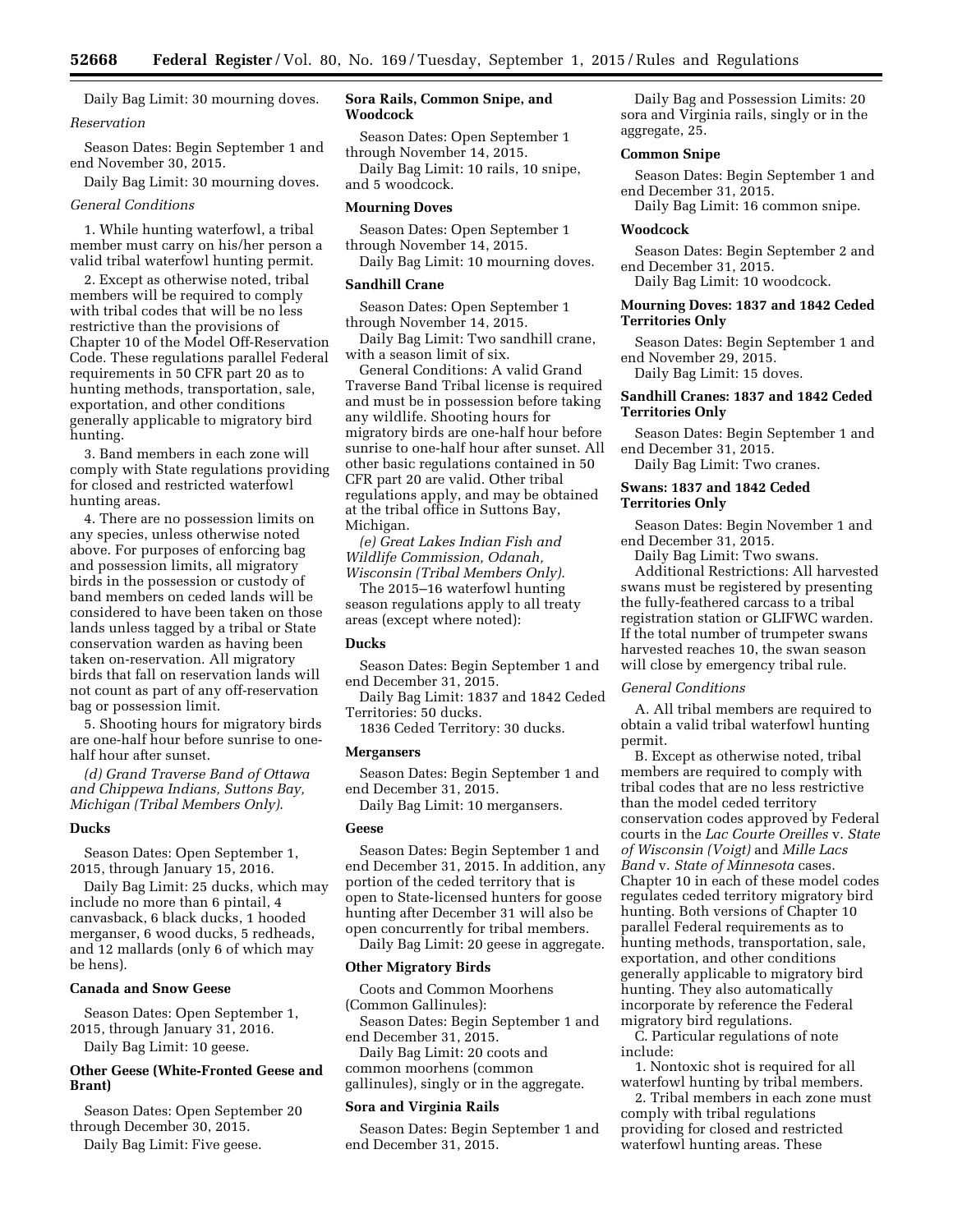regulations generally incorporate the same restrictions contained in parallel State regulations.

3. There are no possession limits, with the exception of 2 swans (in the aggregate) and 25 rails (in the aggregate). For purposes of enforcing bag limits, all migratory birds in the possession and custody of tribal members on ceded lands are considered to have been taken on those lands unless tagged by a tribal or State conservation warden as taken on reservation lands. All migratory birds that fall on reservation lands do not count as part of any off-reservation bag or possession limit.

4. The baiting restrictions included in the respective section 10.05(2)(h) of the model ceded territory conservation codes will be amended to include language which parallels that in place for nontribal members as published at 64 FR 29799, June 3, 1999.

5. There are no shell limit restrictions.

6. Hunting hours are from 30 minutes before sunrise to 30 minutes after sunset.

*(f)* [Reserved]

*(g) Kalispel Tribe, Kalispel Reservation, Usk, Washington (Tribal Members and Nontribal Hunters)* 

# **Nontribal Hunters on Reservation**

# **Geese**

Season Dates: Open September 5 through September 13, 2015, for the early season, and open October 3, 2015, through January 17, 2016, for the late season. During this period, days to be hunted are specified by the Kalispel Tribe. Nontribal hunters should contact the Tribe for more detail on hunting days.

Daily Bag and Possession Limits: Five Canada geese for the early season, and three light geese and four dark geese for the late season. The daily bag limit is two brant (when the State's season is open) and is in addition to dark goose limits for the late season. The possession limit is twice the daily bag limit.

# **Ducks**

Season Dates: Open September 18 through September 20, 2015, and open September 25 through September 27, 2015, for the early season; and open October 3, 2015, through January 17, 2016, for the late season.

Daily Bag and Possession Limits: Seven ducks, including no more than two female mallards, two pintail, one canvasback, three scaup, and two redheads. The possession limit is twice the daily bag limit.

# **Tribal Hunters Within Kalispel Ceded Lands**

# **Ducks**

Season Dates: Open October 3, 2015, through January 31, 2016.

Daily Bag and Possession Limits: Seven ducks, including no more than two female mallards, two pintail, one canvasback, three scaup, and two redheads. The possession limit is twice the daily bag limit.

# **Geese**

Season Dates: Open September 5, 2015, through January 31, 2016.

Daily Bag Limit: Six light geese and four dark geese. The daily bag limit is two brant and is in addition to dark goose limits.

General: Tribal members must possess a validated Migratory Bird Hunting and Conservation Stamp and a tribal ceded lands permit.

*(h)* [Reserved]

*(i) Leech Lake Band of Ojibwe, Cass Lake, Minnesota (Tribal Members Only).* 

# **Ducks**

Season Dates: Open September 15 through December 31, 2015.

Daily Bag Limits: 10 ducks, including no more than 5 pintail, 5 canvasback, and 5 black ducks.

# **Geese**

Season Dates: Open September 1 through December 31, 2015.

Daily Bag Limits: 10 geese.

General: Possession limits are twice the daily bag limits. Shooting hours are one-half hour before sunrise to one-half hour after sunset. Nontoxic shot is required. Use of live decoys, bait, and commercial use of migratory birds are prohibited. Waterfowl may not be pursued or taken while using motorized craft.

*(j) Little River Band of Ottawa Indians, Manistee, Michigan (Tribal Members Only).* 

1836 Ceded Territory and Tribal Reservation:

# **Ducks**

Season Dates: Open September 12, 2015, through January 25, 2016.

Daily Bag Limits: 12 ducks, including no more than 6 mallards (2 of which may be hens), 3 black ducks, 3 redheads, 3 wood ducks, 2 pintail, 1 hooded merganser, and 2 canvasback.

# **Canada Geese**

Season Dates: Open September 1, 2015, through February 8, 2016. Daily Bag Limit: Five.

# **White-Fronted Geese, Brant, and Snow Geese**

Season Dates: Open September 20 through November 30, 2015. Daily Bag Limit: Five.

# **Woodcock, Mourning Doves, Snipe, and Sora and Virginia Rails**

Season Dates: Open September 1 through November 14, 2015.

Daily Bag Limit: 5 woodcock and 10 each of the other species.

General: Possession limits are twice the daily bag limits.

*(k) The Little Traverse Bay Bands of Odawa Indians, Petoskey, Michigan (Tribal Members Only).* 

### **Ducks**

Season Dates: Open September 1, 2015, through January 31, 2016.

Daily Bag Limits: 20 ducks, including no more than 5 hen mallards, 5 black ducks, 5 redheads, 5 wood ducks, 5 pintail, 5 scaup, and 5 canvasback.

#### **Mergansers**

Season Dates: Open September 1, 2015, through January 31, 2016.

Daily Bag Limits: 10 mergansers, including no more than 5 hooded mergansers.

# **Coots and Gallinules**

Season Dates: Open September 15 through December 31, 2015. Daily Bag Limit: 20.

### **Canada Geese**

Season Dates: Open September 1, 2015, through February 8, 2016.

Daily Bag Limit: 20 in the aggregate.

# **Sora and Virginia Rails**

Season Dates: Open September 1 through December 31, 2015. Daily Bag Limit: 20.

### **Snipe**

Season Dates: Open September 1 through December 31, 2015. Daily Bag Limit: 16.

### **Mourning Doves**

Season Dates: Open September 1 through November 14, 2015. Daily Bag Limit: 15.

# **Woodcock**

Season Dates: Open September 1 through December 1, 2015. Daily Bag Limit: 10.

# **Sandhill Cranes**

Season Dates: Open September 1 through December 1, 2015.

Daily Bag Limit: One.

General: Possession limits are twice the daily bag limits.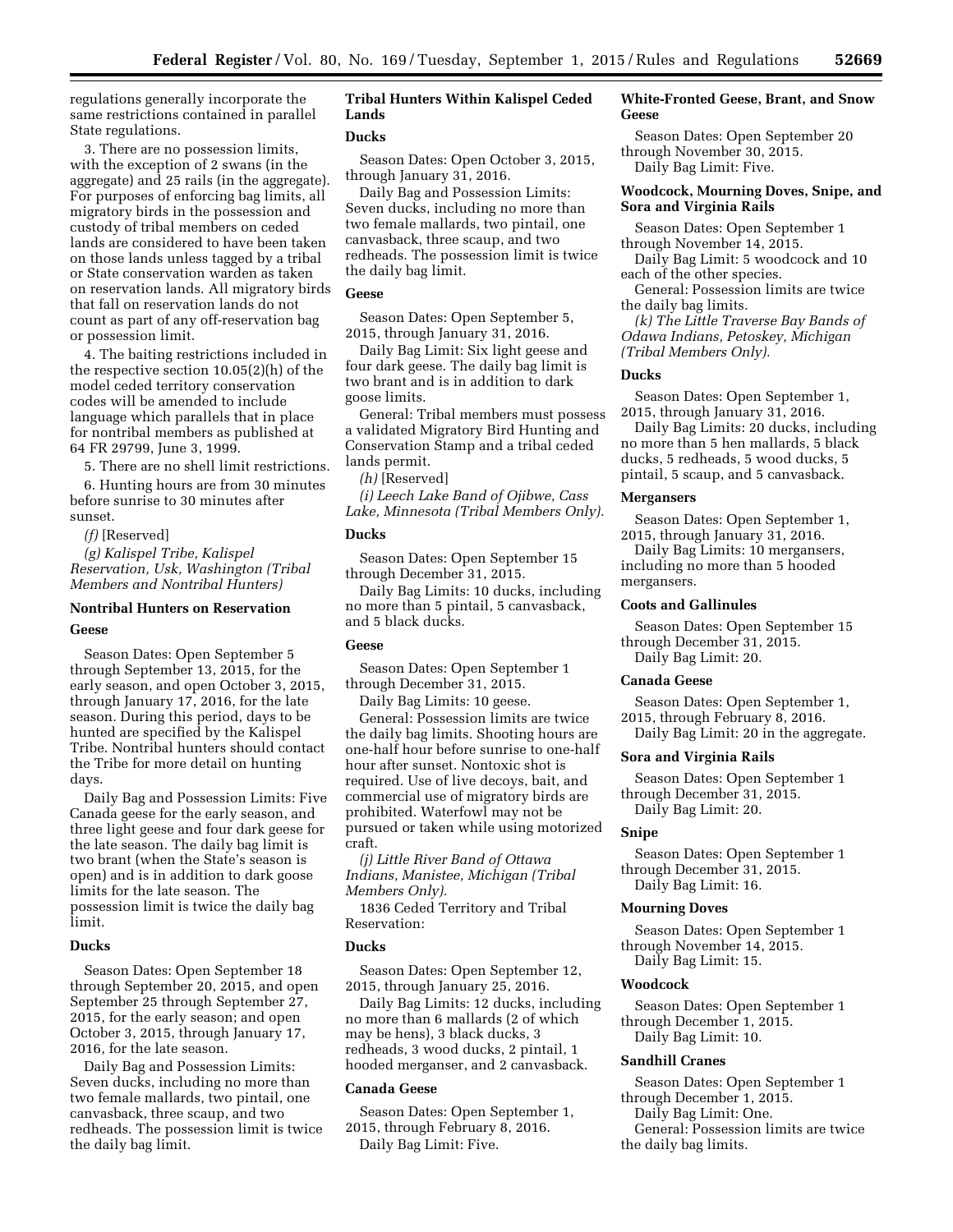*(l) Lower Brule Sioux Tribe, Lower Brule Reservation, Lower Brule, South Dakota (Tribal Members and Nontribal Hunters).* 

# **Tribal Members**

### **Ducks, Mergansers, and Coots**

Season Dates: Open September 1, 2015, through March 10, 2016.

Daily Bag and Possession Limits: Six ducks, including no more five mallards (only two of which may be hens), three scaup, one mottled duck, two redheads, three wood ducks, two canvasback, and two pintail. Coot daily bag limit is 15. Merganser daily bag limit is five, including no more than two hooded mergansers. The possession limit is three times the daily bag limit.

# **Canada Geese**

Season Dates: Open September 1, 2015, through March 10, 2016.

Daily Bag and Possession Limits: 6 and 18, respectively.

### **White-Fronted Geese**

Season Dates: Open September 1, 2015, through March 10, 2016.

Daily Bag and Possession Limits: Two and six, respectively.

#### **Light Geese**

Season Dates: Open September 1, 2015, through March 10, 2016.

Daily Bag Limit: 20.

General Conditions: All hunters must comply with the basic Federal migratory bird hunting regulations in 50 CFR part 20, including the use of steel shot. Nontribal hunters must possess a validated Migratory Bird Hunting and Conservation Stamp. The Lower Brule Sioux Tribe has an official Conservation Code that hunters must adhere to when hunting in areas subject to control by the Tribe.

*(m)* [Reserved]

*(n) Makah Indian Tribe, Neah Bay, Washington (Tribal Members).* 

### **Band-Tailed Pigeons**

Season Dates: Open September 12 through October 25, 2015.

Daily Bag Limit: Two band-tailed pigeons.

# **Ducks and Coots**

Season Dates: Open September 26, 2015, through January 31, 2016.

Daily Bag Limit: Seven ducks including no more than five mallards (only two of which can be a hen), one redhead, one pintail, three scaup, and one canvasback. The seasons on wood duck and harlequin are closed. The coot daily bag limit is 25.

# **Geese**

Season Dates: Open September 26, 2015, through January 31, 2016.

Daily Bag Limit: Four, including no more than one brant. The seasons on Aleutian and dusky Canada geese are closed.

# *General*

All other Federal regulations contained in 50 CFR part 20 apply. The following restrictions also apply:

1. As per Makah Ordinance 44, only shotguns may be used to hunt any species of waterfowl. Additionally, shotguns must not be discharged within 0.25 miles of an occupied area.

2. Hunters must be eligible, enrolled Makah tribal members and must carry their Indian Treaty Fishing and Hunting Identification Card while hunting. No tags or permits are required to hunt waterfowl.

3. The Cape Flattery area is open to waterfowl hunting, except in designated wilderness areas, or within 1 mile of Cape Flattery Trail, or in any area that is closed to hunting by another ordinance or regulation.

4. The use of live decoys and/or baiting to pursue any species of waterfowl is prohibited.

5. Steel or bismuth shot only for waterfowl is allowed; the use of lead shot is prohibited.

6. The use of dogs is permitted to hunt waterfowl.

7. Shooting hours for all species of waterfowl are one-half hour before sunrise to sunset.

8. Open hunting areas are: GMUs 601 (Hoko), a portion of the 602 (Dickey) encompassing the area north of a line between Norwegian Memorial and east to Highway 101, and 603 (Pysht).

*(o) Navajo Nation, Navajo Indian Reservation, Window Rock, Arizona (Tribal Members and Nontribal Hunters).* 

### **Band-Tailed Pigeons**

Season Dates: Open September 1 through 30, 2015.

Daily Bag and Possession Limits: 5 and 10 pigeons, respectively.

### **Mourning Doves**

Season Dates: Open September 1 through 30, 2015.

Daily Bag and Possession Limits: 10 and 20 doves, respectively.

General Conditions: Tribal and nontribal hunters will comply with all basic Federal migratory bird hunting regulations in 50 CFR part 20, regarding shooting hours and manner of taking. In addition, each waterfowl hunter 16 years of age or over must carry on his/ her person a valid Migratory Bird

Hunting and Conservation Stamp (Duck Stamp) signed in ink across the face. Special regulations established by the Navajo Nation also apply on the reservation.

*(p) Oneida Tribe of Indians of Wisconsin, Oneida, Wisconsin (Tribal Members Only).* 

# **Ducks (including mergansers)**

Season Dates: Open September 19 through November 20, 2015, and open November 30 through December 6, 2015.

Daily Bag and Possession Limits: Six, including no more than six mallards (three hen mallards), six wood ducks, one redhead, two pintail, and one hooded merganser. The possession limit is twice the daily bag limit.

### **Geese**

Season Dates: Open September 1 through November 20, 2015, and open November 30 through December 31, 2015.

Daily Bag and Possession Limits: 5 and 10 Canada geese, respectively, from September 1 through November 20, 2015, and November 30 through 31, 2015. Hunters will be issued five tribal tags for geese in order to monitor goose harvest. An additional five tags will be issued each time birds are registered. A seasonal quota of 500 birds is adopted. If the quota is reached before the season concludes, the season will be closed at that time.

### **Woodcock**

Season Dates: Open September 5 through November 1, 2015.

Daily Bag and Possession Limits: Two and four woodcock, respectively.

### **Doves**

Season Dates: Open September 5 through November 1, 2015.

Daily Bag and Possession Limits: 10 and 20 doves, respectively.

General Conditions: Tribal member shooting hours are one-half hour before sunrise to one-half hour after sunset. Nontribal members hunting on the Reservation or on lands under the jurisdiction of the Tribe must comply with all State of Wisconsin regulations, including season dates, shooting hours, and bag limits, which differ from tribal member seasons. Tribal members and nontribal members hunting on the Reservation or on lands under the jurisdiction of the Tribe will observe all basic Federal migratory bird hunting regulations found in 50 CFR part 20, with the following exceptions: Tribal members are exempt from the purchase of the Migratory Waterfowl Hunting and Conservation Stamp (Duck Stamp); and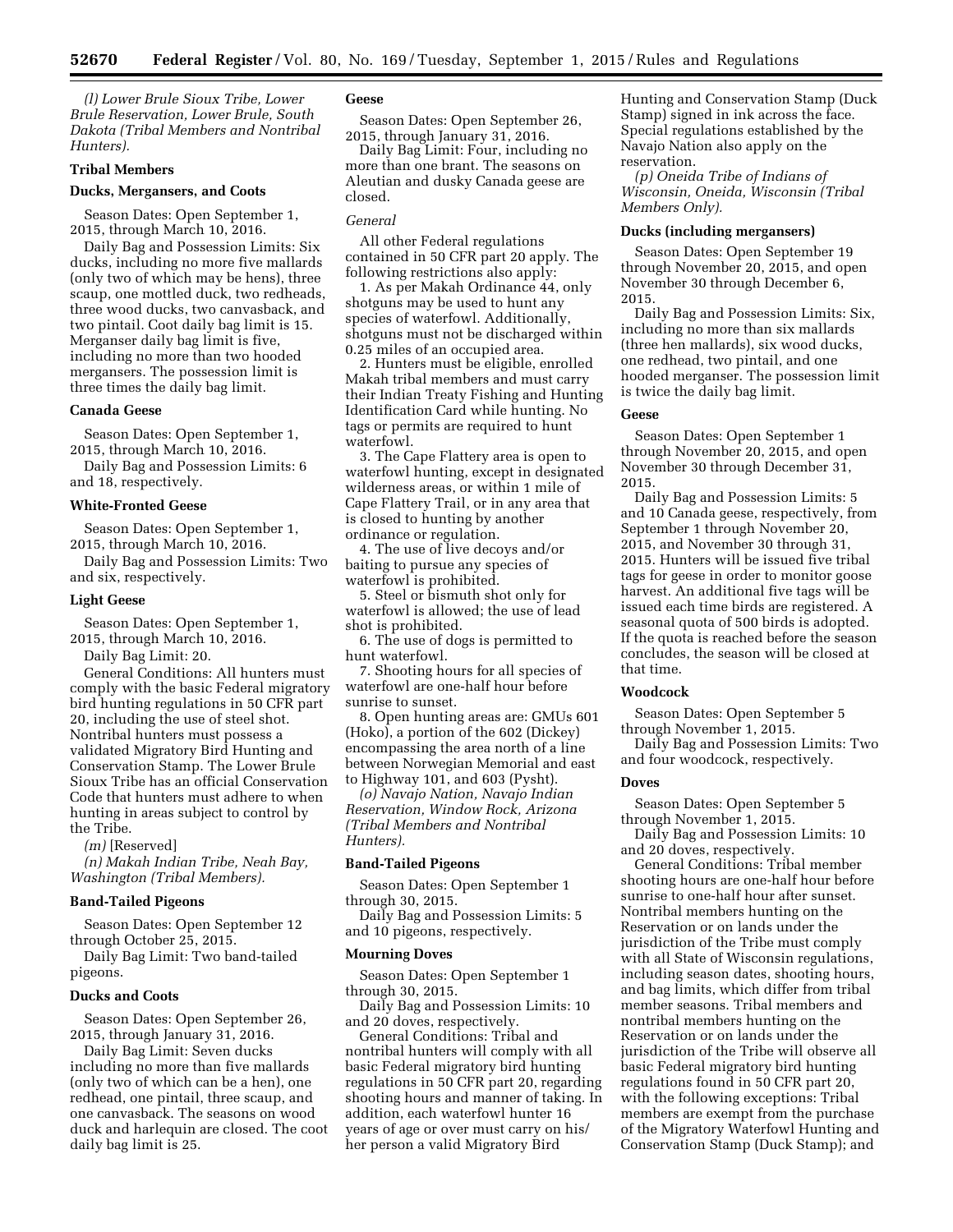shotgun capacity is not limited to three shells.

*(q) Point No Point Treaty Council, Kingston, Washington (Tribal Members Only).* 

# **Jamestown S'Klallam Tribe**

# **Ducks**

Season Dates: Open September 1, 2015, through March 10, 2016.

Daily Bag and Possession Limits: Seven ducks, including no more than two hen mallards, one pintail, one canvasback, four scoters, and two redheads. Possession limit is twice the daily bag limit. Bag and possession limits for harlequin ducks is one per season.

# **Geese**

Season Dates: Open September 9, 2015, through March 10, 2016.

Daily Bag and Possession Limits: Four geese, and may include no more than three light geese. The season on dusky Canada geese is closed. Possession limit is twice the daily bag limit.

### **Brant**

Season Dates: Open January 10 through January 25, 2016. Daily Bag and Possession Limits: Two

and four, respectively.

### **Coots**

Season Dates: Open September 13, 2015, through February 1, 2016. Daily Bag and Possession Limits: 7 and 14 coots, respectively.

### **Mourning Doves**

Season Dates: Open September 13, 2015, through January 18, 2016.

Daily Bag and Possession Limits: 10 and 20 doves, respectively.

### **Snipe**

Season Dates: Open September 13, 2015, through March 10, 2016.

Daily Bag and Possession Limits: 8 and 16 snipe, respectively.

# **Band-Tailed Pigeons**

Season Dates: Open September 13, 2015, through January 18, 2016.

Daily Bag and Possession Limits: Two and four pigeons, respectively.

# **Port Gamble S'Klallam Tribe**

#### **Ducks**

Season Dates: Open September 1, 2015, through March 10, 2016.

Daily Bag and Possession Limits: Seven ducks, including no more than two hen mallards, one pintail, one canvasback, four scoters, and two redheads. Possession limit is twice the daily bag limit. Bag and possession limits for harlequin ducks is one per season.

# **Geese**

Season Dates: Open September 1, 2015, through March 10, 2016.

Daily Bag and Possession Limits: Four geese, and may include no more than three light geese. The season on dusky Canada geese is closed. Possession limit is twice the daily bag limit.

# **Brant**

Season Dates: Open November 9, 2015, through January 31, 2016.

Daily Bag and Possession Limits: Two and four, respectively.

# **Coots**

Season Dates: Open September 1, 2015, through March 10, 2016. Daily Bag and Possession Limits: 7 and 14 coots, respectively.

# **Mourning Doves**

Season Dates: Open September 1, 2015, through January 31, 2016.

Daily Bag and Possession Limits: 10 and 20 doves, respectively.

# **Snipe**

Season Dates: Open September 1, 2015, through March 10, 2016.

Daily Bag and Possession Limits: 8 and 16 snipe, respectively.

### **Band-tailed Pigeons**

Season Dates: Open September 1, 2015, through March 10, 2016.

Daily Bag and Possession Limits: Two and four pigeons, respectively.

General: Tribal members must possess a tribal hunting permit from the Point No Point Tribal Council pursuant to tribal law. Hunting hours are from onehalf hour before sunrise to sunset. Hunters must observe all other basic Federal migratory bird hunting regulations in 50 CFR part 20.

*(r) The Saginaw Chippewa Indian Tribe of Michigan, Isabella Reservation, Mt. Pleasant, Michigan (Tribal Members Only)* 

# **Mourning Doves**

Season Dates: Open September 1, 2015, through January 31, 2016. Daily Bag Limit: 25 doves.

### **Ducks**

Season Dates: Open September 1, 2015, through January 31, 2016.

Daily Bag Limits: 20, including no more than 5 hen mallard, 5 wood duck, 5 black duck, 5 pintail, 5 redhead, 5 scaup, and 5 canvasback.

### **Mergansers**

Season Dates: Open September 1, 2015, through January 31, 2016.

Daily Bag Limit: 10, including no more than 5 hooded mergansers.

### **Canada Geese**

Season Dates: Open September 1, 2015, through January 31, 2016. Daily Bag Limit: 20 in the aggregate.

### **Coots and Gallinule**

Season Dates: Open September 1, 2015, through January 31, 2016. Daily Bag Limit: 20 in the aggregate.

### **Woodcock**

Season Dates: Open September 1, 2015, through January 31, 2016. Daily Bag Limits: 10.

# **Common Snipe**

Season Dates: Open September 1, 2015, through January 31, 2016. Daily Bag Limits: 16.

#### **Sora and Virginia Rails**

Season Dates: Open September 1, 2015, through January 31, 2016.

Daily Bag Limits: 20 in the aggregate.

# **Sandhill Crane**

Season Dates: Open September 1, 2015, through January 31, 2016.

Daily Bag Limits: One.

General: Possession limits are twice the daily bag limits except for rails, of which the possession limit equals the daily bag limit (20). Tribal members must possess a tribal hunting permit from the Sault Ste. Marie Tribe pursuant to tribal law. Shooting hours are onehalf hour before sunrise until one-half hour after sunset. Hunters must observe all other basic Federal migratory bird hunting regulations in 50 CFR part 20.

*(s) Sault Ste. Marie Tribe of Chippewa Indians, Sault Ste. Marie, Michigan (Tribal Members Only).* 

# **Mourning Doves**

Season Dates: Open September 1 through November 14, 2015.

Daily Bag Limit: 10 doves.

### **Teal**

Season Dates: Open September 1 through December 31, 2015.

Daily Bag Limits: 20 in the aggregate.

# **Ducks**

Season Dates: Open September 15 through December 31, 2015.

Daily Bag Limits: 20, including no more than 10 mallards (only 5 of which may be hens), 5 canvasback, 5 black duck, and 5 wood duck.

### **Mergansers**

Season Dates: Open September 15 through December 31, 2015.

Daily Bag Limit: 10 in the aggregate.

### **Geese**

Season Dates: Open September 1 through December 31, 2015.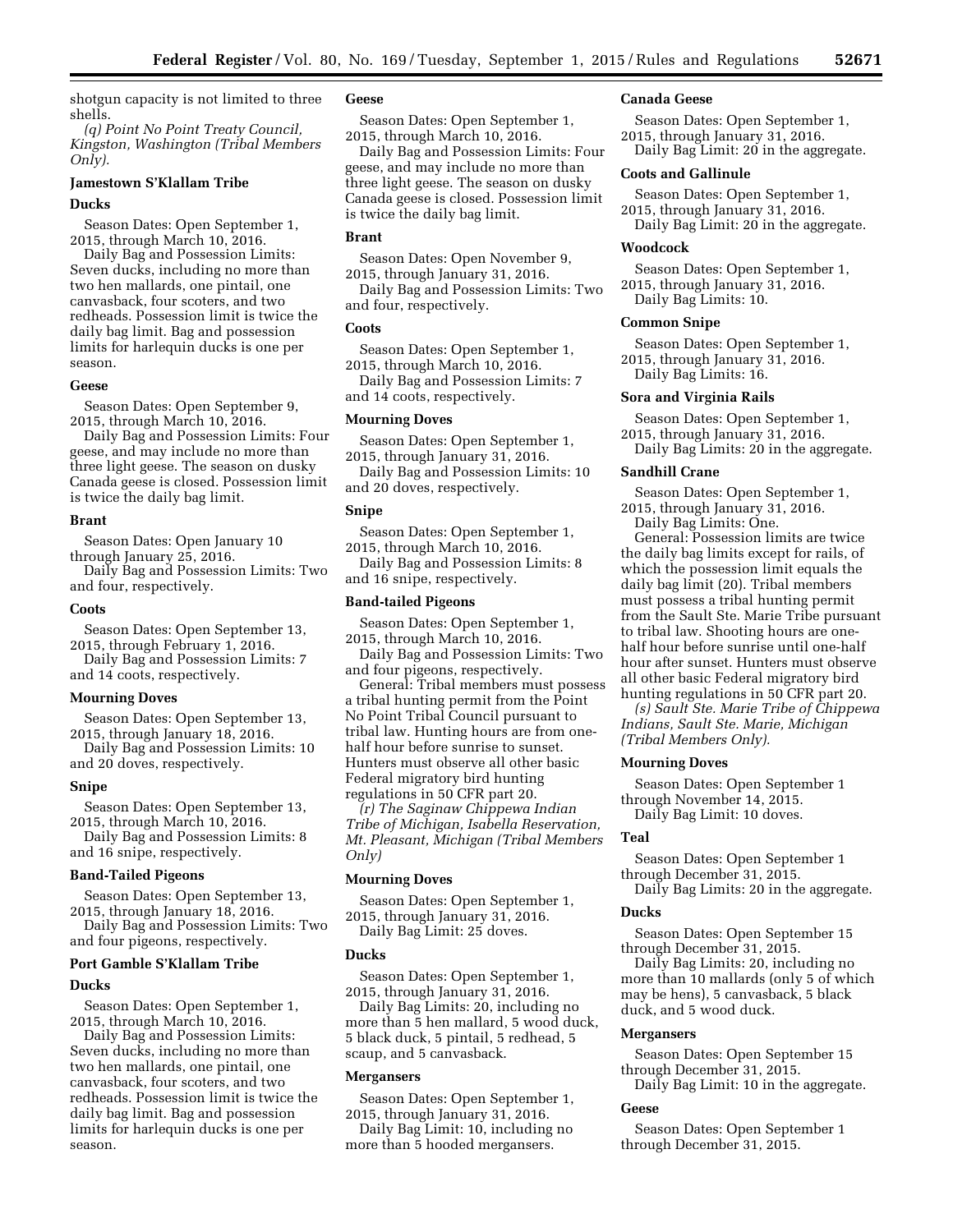Daily Bag Limit: 20 in the aggregate.

# **Coots and Gallinule**

Season Dates: Open September 1 through December 31, 2015.

Daily Bag Limit: 20 in the aggregate.

### **Woodcock**

Season Dates: Open September 2 through December 1, 2015. Daily Bag Limits: 10.

# **Common Snipe**

Season Dates: Open September 15 through December 31, 2015. Daily Bag Limits: 16.

# **Sora and Virginia Rails**

Season Dates: Open September 1 through December 31, 2015.

Daily Bag Limits: 20 in the aggregate. General: Possession limits are twice the daily bag limits except for rails, of which the possession limit equals the daily bag limit (20). Tribal members must possess a tribal hunting permit from the Sault Ste. Marie Tribe pursuant to tribal law. Shooting hours are onehalf hour before sunrise until one-half hour after sunset. Hunters must observe all other basic Federal migratory bird hunting regulations in 50 CFR part 20.

*(t)* [Reserved]

*(u) Skokomish Tribe, Shelton, Washington (Tribal Members Only).* 

### **Ducks**

Season Dates: Open September 16, 2015, through February 28, 2016.

Daily Bag and Possession Limits: Seven ducks, including no more than two hen mallards, one pintail, one canvasback, one harlequin per season, and two redheads. Possession limit is twice the daily bag limit (except for harlequin).

#### **Geese**

Season Dates: Open September 16, 2015, through February 28, 2016.

Daily Bag and Possession Limits: Four geese, and may include no more than three light geese. The season on Aleutian Canada geese is closed. Possession limit is twice the daily bag limit.

### **Brant**

Season Dates: Open November 1, 2015, through February 15, 2016.

Daily Bag and Possession Limits: Two and four brant, respectively.

# **Coots**

Season Dates: Open September 16, 2015, through February 28, 2016.

Daily Bag and Possession Limits: 25 and 50 coots, respectively.

# **Mourning Doves**

Season Dates: Open September 16, 2015, through February 28, 2016.

Daily Bag and Possession Limits: 10 and 20 doves, respectively.

### **Snipe**

Season Dates: Open September 16, 2015, through February 28, 2016. Daily Bag and Possession Limits: 8

and 16 snipe, respectively.

### **Band-Tailed Pigeons**

Season Dates: Open September 16, 2015, through February 28, 2016.

Daily Bag and Possession Limits: Two and four pigeons, respectively.

General Conditions: All hunters authorized to hunt migratory birds on the reservation must obtain a tribal hunting permit from the respective Tribe. Hunters are also required to adhere to a number of special regulations available at the tribal office. Hunters must observe all other basic Federal migratory bird hunting regulations in 50 CFR part 20.

*(v) Spokane Tribe of Indians, Spokane Indian Reservation and Ceded Lands, Wellpinit, Washington (Tribal Members Only).* 

# **Ducks**

Season Dates: Open September 2, 2015, through January 31, 2016.

Daily Bag and Possession Limits: Seven ducks, including no more than two hen mallards, two pintail, two canvasback, three scaup, and two redheads. Possession limit is twice the daily bag limit.

### **Geese**

Season Dates: Open September 2, 2015, through January 31, 2016.

Daily Bag and Possession Limits: Four dark geese and six light geese. Possession limit is twice the daily bag limit.

General Conditions: All tribal hunters must have a valid Tribal identification card on his or her person while hunting. Shooting hours are one-half hour before sunrise to sunset, and steel shot is required for all migratory bird hunting. Hunters must observe all other basic Federal migratory bird hunting regulations in 50 CFR part 20.

*(w) Squaxin Island Tribe, Squaxin Island Reservation, Shelton, Washington (Tribal Members Only)* 

### **Ducks**

Season Dates: Open September 1, 2015, through January 15, 2016.

Daily Bag and Possession Limits: Five ducks, which may include only one canvasback. The season on harlequin ducks is closed. Possession limit is twice the daily bag limit.

### **Geese**

Season Dates: Open September 15, 2015, through January 15, 2016.

Daily Bag and Possession Limits: Four geese, and may include no more than two snow geese. The season on Aleutian and cackling Canada geese is closed. Possession limit is twice the daily bag limit.

### **Brant**

Season Dates: Open September 1 through December 31, 2015.

Daily Bag and Possession Limits: Two and four brant, respectively.

### **Coots**

Season Dates: Open September 1, 2015, through January 15, 2016. Daily Bag Limits: 25 coots.

### **Snipe**

Season Dates: Open September 15, 2015, and through January 15, 2016.

Daily Bag and Possession Limits: 8 and 16 snipe, respectively.

### **Band-Tailed Pigeons**

Season Dates: Open September 1 through December 31, 2015.

Daily Bag and Possession Limits: 5 and 10 pigeons, respectively.

General Conditions: All tribal hunters must obtain a Tribal Hunting Tag and Permit from the Tribe's Natural Resources Department and must have the permit, along with the member's treaty enrollment card, on his or her person while hunting. Shooting hours are one-half hour before sunrise to onehalf hour after sunset, and steel shot is required for all migratory bird hunting. Other special regulations are available at the tribal office in Shelton, Washington. Hunters must observe all other basic Federal migratory bird hunting regulations in 50 CFR part 20.

- *(x)* [Reserved]
- *(y)* [Reserved]

*(z) The Tulalip Tribes of Washington, Tulalip Indian Reservation, Marysville, Washington (Tribal Members Only).* 

### **Ducks and Mergansers**

Season Dates: Open September 2, 2015, through February 29, 2016.

Daily Bag and Possession Limits: Seven ducks, including no more than two hen mallards, two pintail, two canvasback, three scaup, and two redheads. Possession limit is twice the daily bag limit.

### **Geese**

Season Dates: Open September 2, 2015, through February 29, 2016.

Daily Bag and Possession Limits: Seven geese, including no more than four cackling and dusky Canada geese.